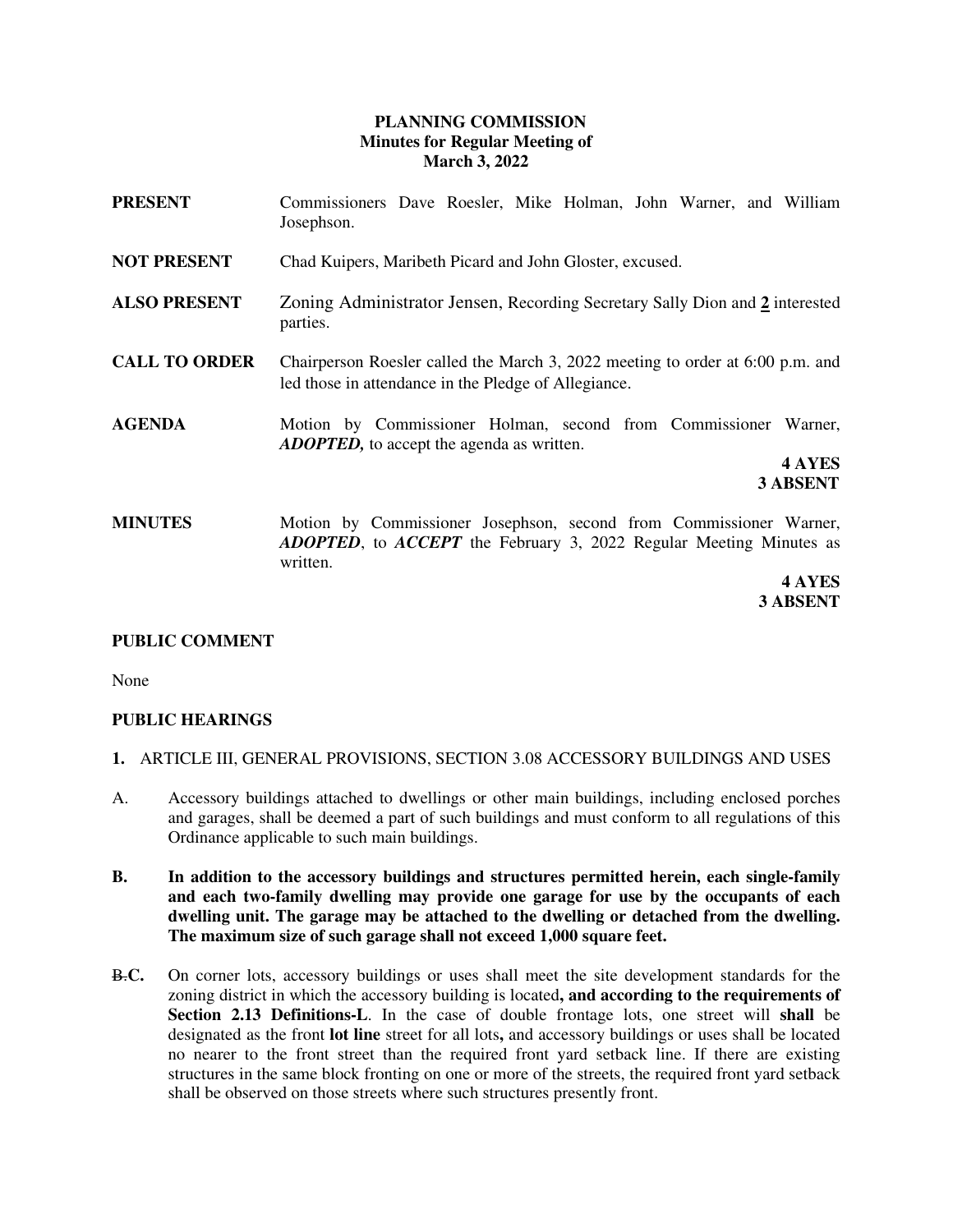- C.**D.** An accessory building or use shall only be permitted on a lot which contains a principal use or main building.
- D.**E.** No part of a detached accessory building shall be used for independent living facilities for one or more persons. No accessory building shall include all the permanent provisions for living, sleeping, eating, cooking and bathroom **sanitary** facilities.
- E.**F.** Detached accessory buildings shall:
	- 1. be located a minimum of ten (10) feet from any building on the lot**, as measured from the eaves of the accessory building, or any portions of the structure, whichever is closer**;
	- 2. be placed at least two hundred (200) feet from the road right-of-way if located in the front yard, between the house and road in the RR, LDR, MDR, MHDR, and HDR Districts**, with the exception of double frontage lots as regulated by Section 3.08 C. herein**.
- F.**G.** Setbacks for detached accessory buildings shall be measured to the eaves of the building**, or any portion of the structure, whichever is closer**.
- G.**H.** Accessory building sizes, heights and setbacks.
	- 1. The total area for all accessory buildings shall not exceed the maximum footprint areas**, including any cantilevered or open-sided lean-to,** noted below, **as required by Section 3.08 H. 2. herein,** except that in no case shall the total square footage of all accessory buildings exceed thirty-two hundred (3,200) square feet.
	- 2. Maximum floor areas and heights (as measured from the ground to the highest point of the roof) and setbacks for buildings accessory to single and two-family dwellings:

| <b>MAXIMUM ACCESSORY BUILDING FOOTPRINT SIZE</b> |                                 |  |
|--------------------------------------------------|---------------------------------|--|
| Parcel Size                                      | Maximum Building Footprint Size |  |
| Less than 1.00 acre                              | 672 1,200 square feet           |  |
| 1.00 to 1.99 acres                               | 888 1,500 square feet           |  |
| 2.00 to 2.99 acres                               | 1,104 1,800 square feet         |  |
| 3.00 to 3.99 4.99 acres                          | 1,536 2,100 square feet         |  |
| 4.00 to 4.99 acres                               | 1,968 square feet               |  |
| 5.00 to 9.99 acres                               | 2,400 square feet               |  |
| $10.00$ to $19.99$ acres and over                | 2,800 3,200 square feet         |  |
| 20 acres and over                                | 3,200 square feet               |  |

| MAXIMUM ACCESSORY BUILDING HEIGHT  |                         |  |
|------------------------------------|-------------------------|--|
| <b>Building Footprint Size</b>     | Maximum Building Height |  |
| Less than $673$ 2,400 square feet  | 22 24 feet              |  |
| $673$ to 1,103 square feet         | $24$ feet               |  |
| 1,104 to 2,400 square feet         | $24$ feet               |  |
| $2,401$ 2,400 to 3,200 square feet | 35 feet                 |  |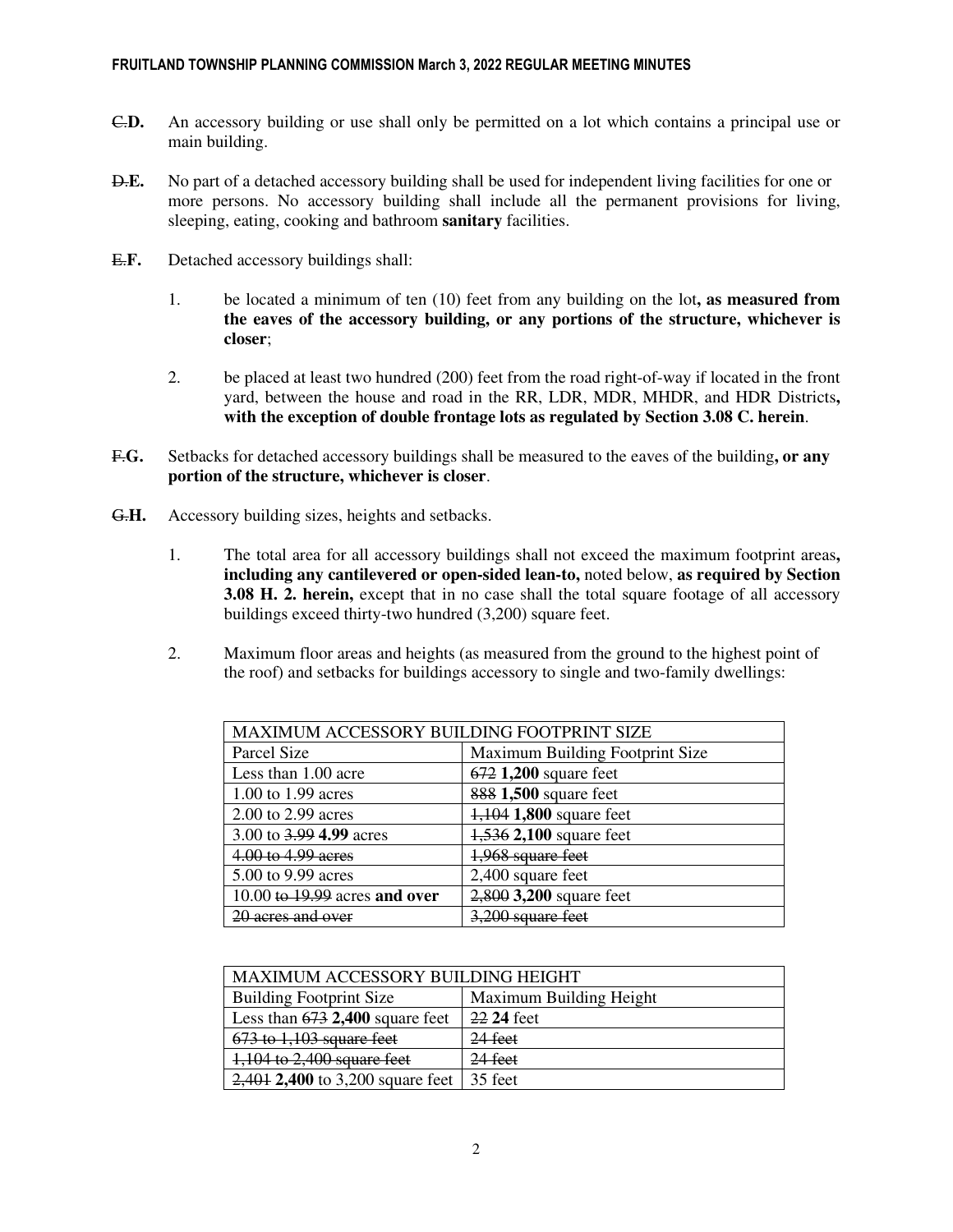#### FRUITLAND TOWNSHIP PLANNING COMMISSION March 3, 2022 REGULAR MEETING MINUTES

| ACCESSORY BUILDING SIDE AND REAR YARD SETBACKS |                          |         |  |  |
|------------------------------------------------|--------------------------|---------|--|--|
| <b>Building Footprint Size</b>                 | Minimum Building Setback |         |  |  |
|                                                | Side                     | Rear    |  |  |
| 100 square feet or less                        | 10 feet                  | 5 feet  |  |  |
| Less than $673$ 1,200 square feet              | 10 feet                  | 10 feet |  |  |
| 673 1,200 to 1,104 less than                   | 15 feet                  | 15 feet |  |  |
| 1,500 square feet                              |                          |         |  |  |
| 1,104 1,500 to 2,400 less than                 | 25 feet                  | 25 feet |  |  |
| 2,400 square feet                              |                          |         |  |  |
| 2,401 2,400 to 2,800 3,200                     | 50 feet                  | 50 feet |  |  |
| square feet                                    |                          |         |  |  |
| $2,801$ to 3,200 square feet                   | 75 foot                  | 75 foot |  |  |

- 3. The requirements for accessory buildings **and structures** in the **Lake Michigan**  Shoreline Overlay District shall prevail.
- **4. The requirements for accessory building and structures in the Waterfront Marine District shall prevail.**
- **5. Accessory buildings and structures on lakefront lots shall be subject to the requirements of Section 3.31 herein.**
- **6. The requirements for accessory buildings and structures in the Manufactured Home Park District shall prevail.**
- **7. Requirements for accessory structures and uses for specific uses as regulated by Article XIV, Special Land Uses, shall prevail.**
- 4 **8**. Maximum floor areas and heights (as measured from the ground to the highest point of the roof) for buildings accessory to uses other than single and two-family dwellings:
	- a. Multiple-family developments: nine hundred (900) square feet **and 24 feet in height**.
	- b. Other uses in Nonresidential Districts and nonresidential uses in Residential Districts: not to exceed twenty-five percent (25%) of the ground floor area and the allowable height of the main building(s) for the district in which the use is located.
- H **I**. The architectural character of any accessory building shall be substantially compatible with that of the principal building **as determined by the zoning administrator**.

## **SECTION 2.02 DEFINITIONS – A**

#### ACCESSORY BUILDING

A building or portion of a building subordinate to a main building on the same lot occupied by or devoted exclusively to an accessory use. An independent structure, either temporary or permanent, having a roof supported by columns, walls, or any other support used for the housing or storage of persons, animals or property, or carrying on business activities. When an accessory building is attached to a main building in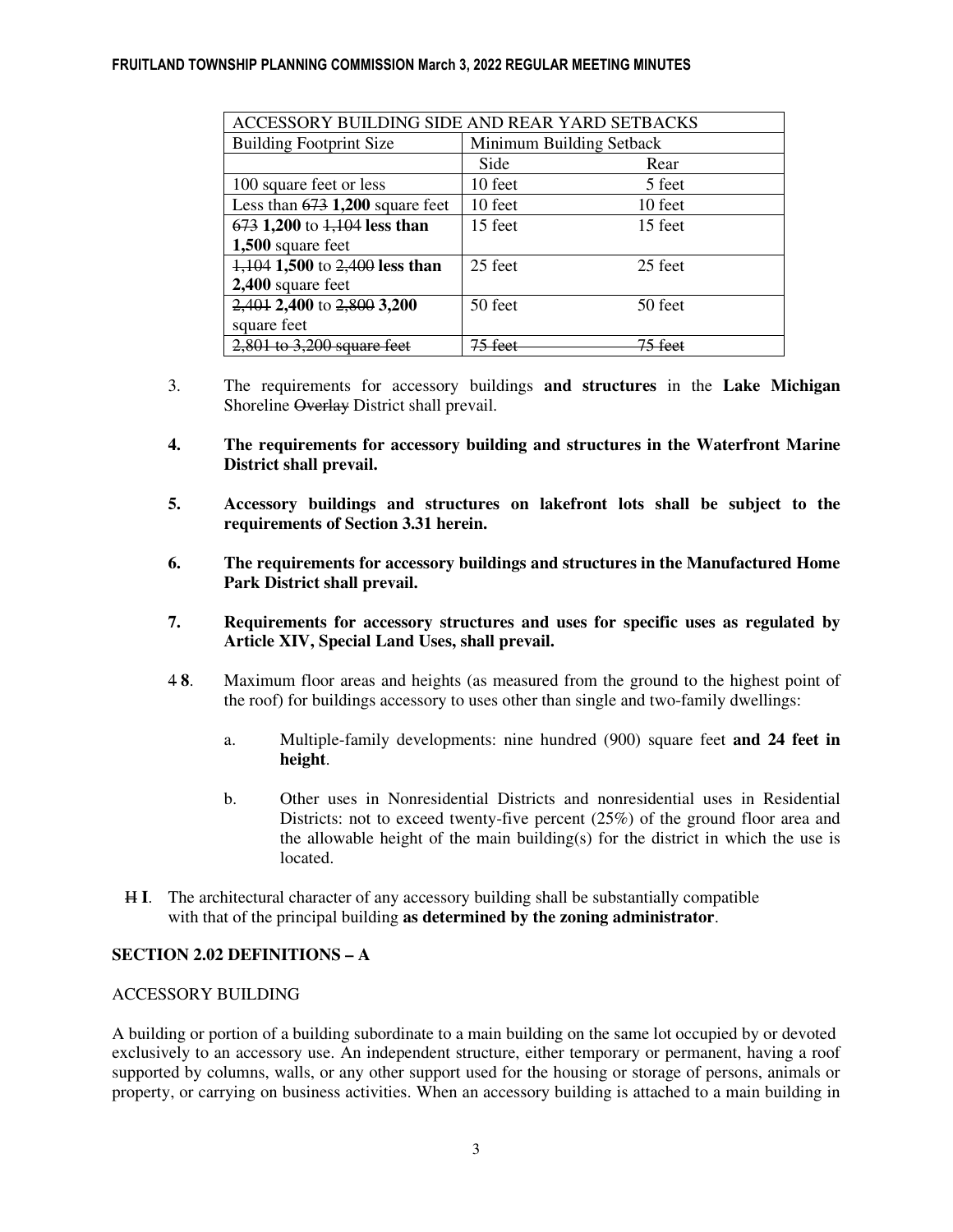a substantial manner, such as a common wall or roof, **enclosed breezeway, or a covered colonnade,** the accessory building shall be deemed to have been integrated into the main building and no longer considered an accessory building.

#### **PUBLIC HEARING OPEN 6:02 P.M.**

No public comment or correspondence.

#### **PUBLIC HEARING CLOSED 6:04 P.M.**

Motion by Commissioner Warner, second from Commissioner Holman, *ADOPTED*, to recommend approval to the Township Board of Trustees, the language as written above.

**4 AYES 3 ABSENT**

- **2.** ARTICLE VIa LAKE MICHIGAN SHORELINE DISTRICT, SECTION 6.04a SITE DEVELOPMENT STANDARDS, 4. a).
- 4. All structures and buildings installed or built (or expanded) within the Lake Michigan Shoreline Overlay District shall conform to the following standards related to the natural topography and vegetation of the bluffs and dunes.
	- a) No structures or buildings shall be built or installed lakeward of the bluff line except for wooden stairs and platforms**, an elevator, incline lift, residential stairway lift, or residential platform lift** which provide beach access and comply with the requirements of Michigan Law**, The Elevator Safety Board** and the Department of Environmental Quality (DEQ). All such Items (including stairs and platforms**, an elevator, incline lift, residential stairway lift, or residential platform lift**) shall be approved by the Zoning Administrator. **For the purposes of this section the term elevator and lifts are used as defined by the Michigan Elevator Safety Board under Act 227 of 1967, as amended.**

#### **PUBLIC HEARING OPEN 6:06 P.M.**

No public comment or correspondence.

#### **PUBLIC HEARING CLOSED 6:08 P.M.**

Motion by Commissioner Holman, second from Commissioner Warner, *ADOPTED*, to recommend approval to the Township Board of Trustees, the language as written above.

**4 AYES 3 ABSENT**